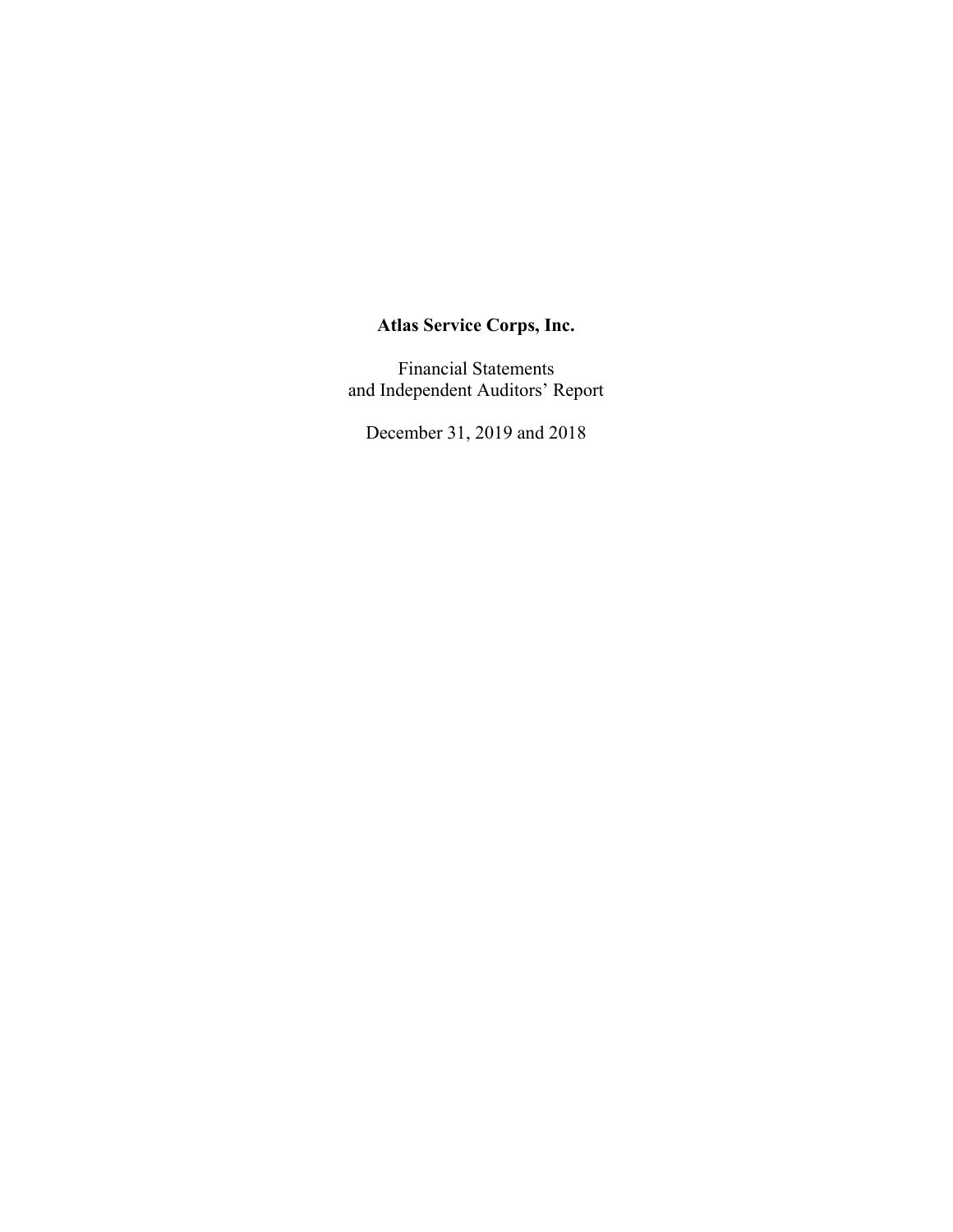Financial Statements December 31, 2019 and 2018

## **Contents**

| <b>Financial Statements</b> |  |
|-----------------------------|--|
|                             |  |
|                             |  |
|                             |  |
|                             |  |
|                             |  |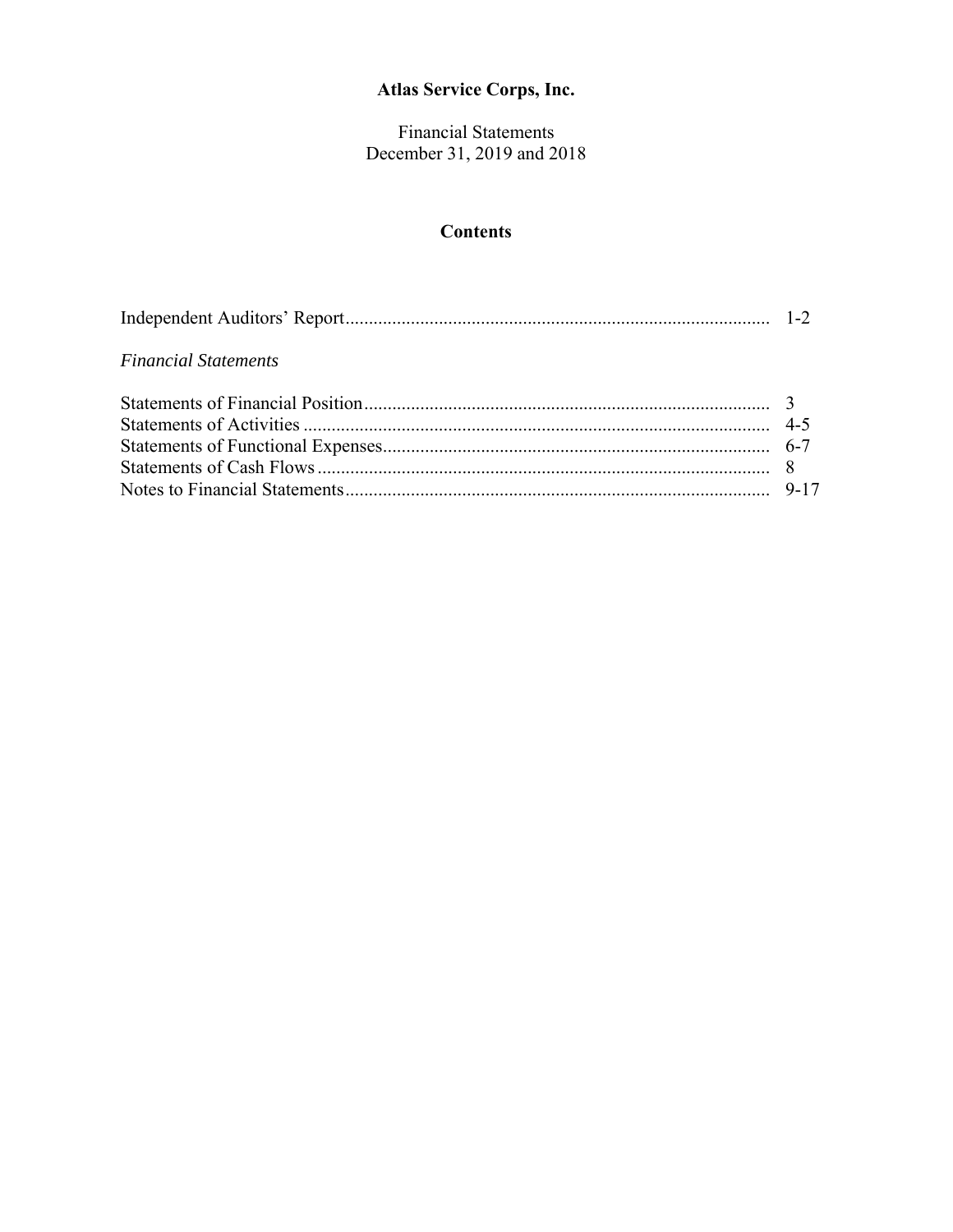

**Rogers & Company PLLC**  Certified Public Accountants

8300 Boone Boulevard Suite 600 Vienna, Virginia 22182

703.893.0300 voice 703.893.4070 facsimile www.rogerspllc.com

## **INDEPENDENT AUDITORS' REPORT**

To the Board of Directors of Atlas Service Corps, Inc.

We have audited the accompanying financial statements of Atlas Service Corps, Inc. ("Atlas Corps"), which comprise the statements of financial position as of December 31, 2019 and 2018; the related statements of activities, functional expenses, and cash flows for the years then ended; and the related notes to the financial statements.

#### *Management's Responsibility for the Financial Statements*

Management is responsible for the preparation and fair presentation of these financial statements in accordance with accounting principles generally accepted in the United States of America; this includes the design, implementation, and maintenance of internal control relevant to the preparation and fair presentation of financial statements that are free from material misstatement, whether due to fraud or error.

#### *Auditor's Responsibility*

Our responsibility is to express an opinion on these financial statements based on our audits. We conducted our audits in accordance with auditing standards generally accepted in the United States of America. Those standards require that we plan and perform the audit to obtain reasonable assurance about whether the financial statements are free from material misstatement.

An audit involves performing procedures to obtain audit evidence about the amounts and disclosures in the financial statements. The procedures selected depend on the auditor's judgment, including the assessment of the risks of material misstatement of the financial statements, whether due to fraud or error. In making those risk assessments, the auditor considers internal control relevant to the entity's preparation and fair presentation of the financial statements in order to design audit procedures that are appropriate in the circumstances, but not for the purpose of expressing an opinion on the effectiveness of the entity's internal control. Accordingly, we express no such opinion. An audit also includes evaluating the appropriateness of accounting policies used and the reasonableness of significant accounting estimates made by management, as well as evaluating the overall presentation of the financial statements.

We believe that the audit evidence we have obtained is sufficient and appropriate to provide a basis for our audit opinion.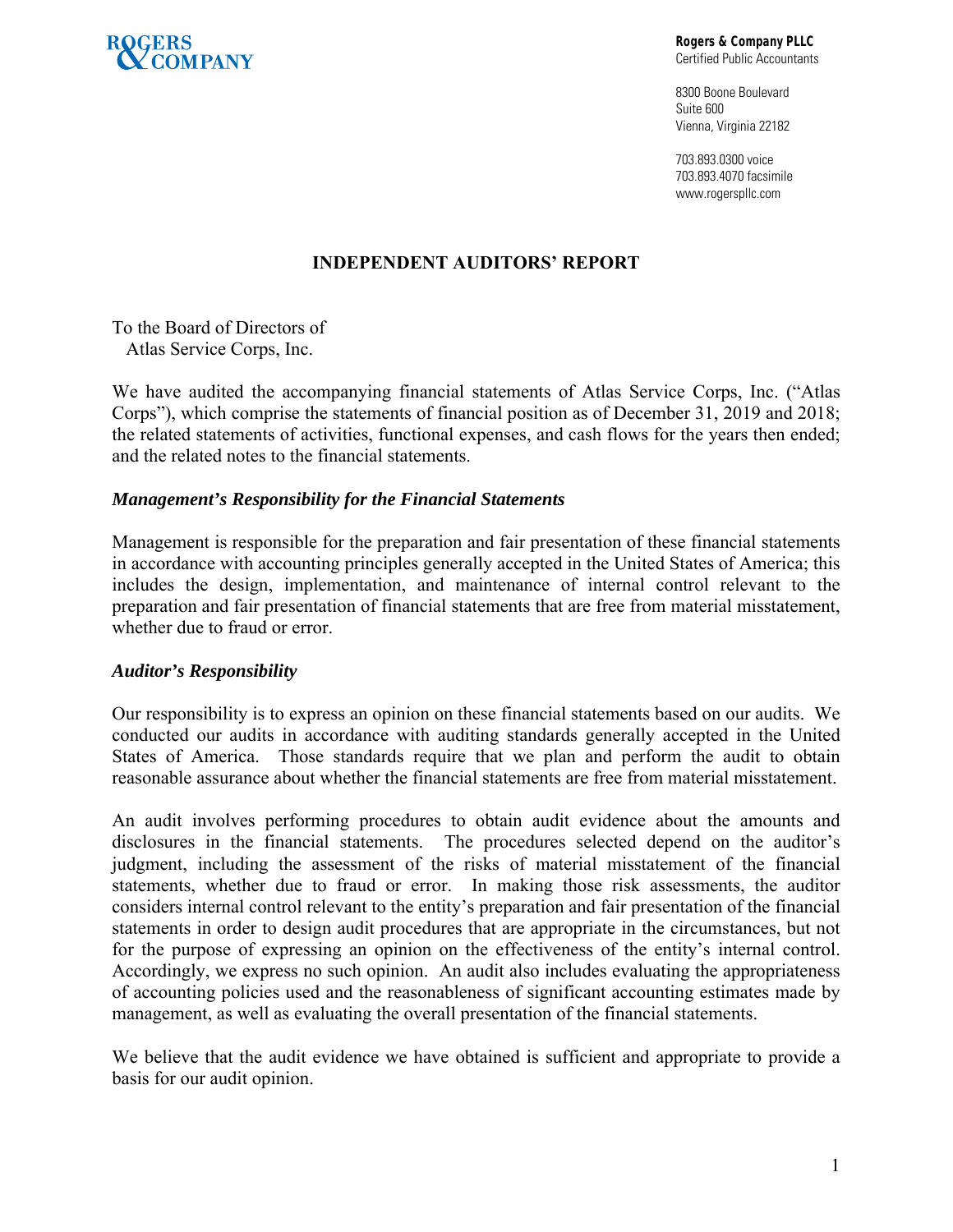

### *Opinion*

In our opinion, the financial statements referred to above present fairly, in all material respects, the financial position of Atlas Corps as of December 31, 2019 and 2018, and the changes in its net assets and its cash flows for the years then ended in accordance with accounting principles generally accepted in the United States of America.

### *Emphasis of Matter*

As discussed in Note 2 to the financial statements, Atlas Corps adopted Financial Accounting Standards Board (FASB) Accounting Standards Update (ASU) 2014-09, *Revenue from Contracts with Customers* (Topic 606) and FASB ASU 2018-08, *Clarifying the Scope and the Accounting Guidance for Contributions Received and Contributions Made*. Our opinion is not modified with respect to this matter.

Rouers + Coming PLIC

Vienna, Virginia September 21, 2020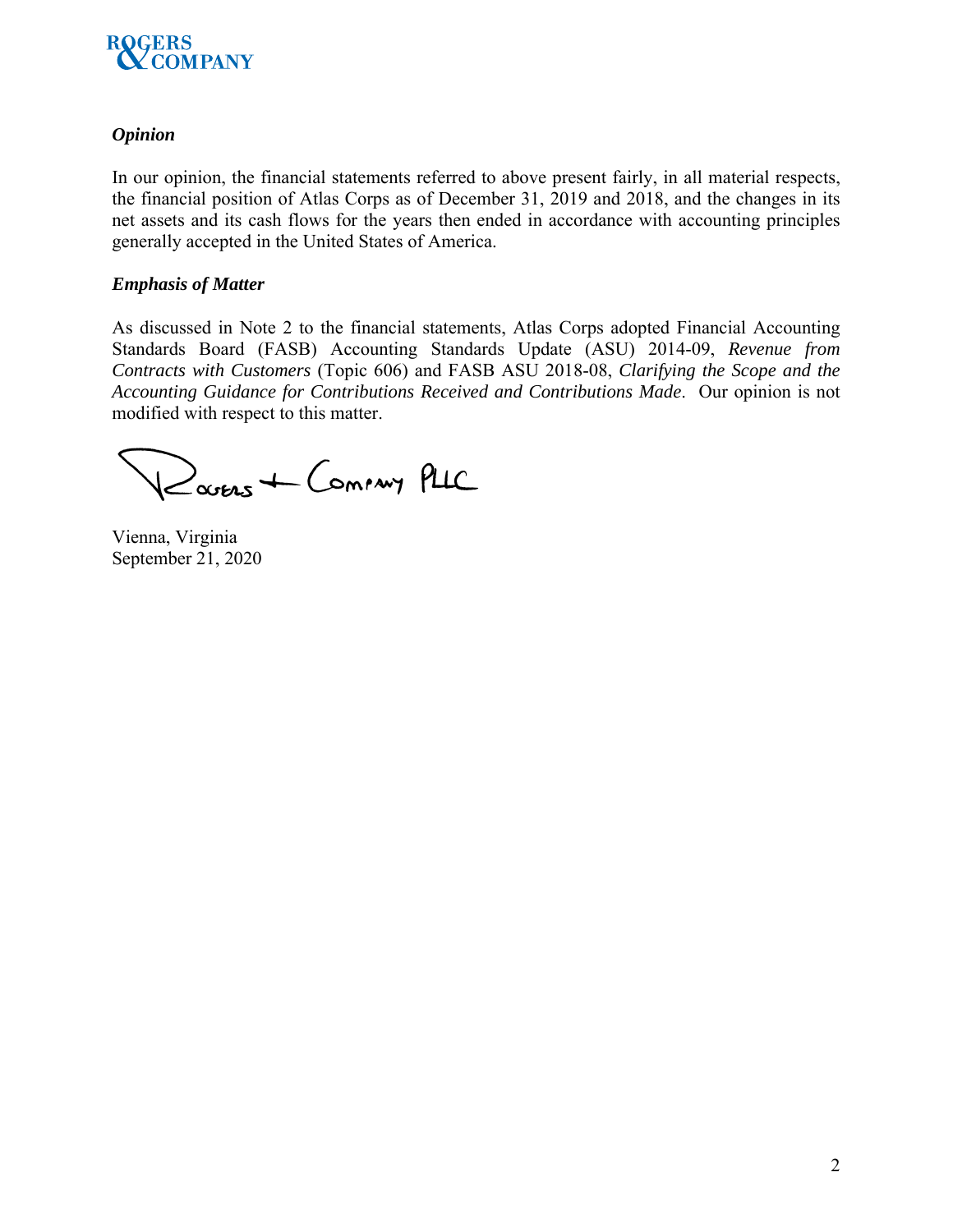# Statements of Financial Position December 31, 2019 and 2018

|                                       | 2019 |           | 2018         |           |  |
|---------------------------------------|------|-----------|--------------|-----------|--|
| <b>Assets</b>                         |      |           |              |           |  |
| Cash                                  | \$   | 614,953   | $\mathbb{S}$ | 733,786   |  |
| Accounts receivable                   |      | 2,883     |              | 190,923   |  |
| Grants receivable                     |      | 129,855   |              | 226,604   |  |
| Contributions receivable              |      | 137,119   |              | 79,968    |  |
| Prepaid expenses and other assets     |      | 165,739   |              | 244,150   |  |
| Total assets                          |      | 1,050,549 | $\mathbb{S}$ | 1,475,431 |  |
| <b>Liabilities and Net Assets</b>     |      |           |              |           |  |
| <b>Liabilities</b>                    |      |           |              |           |  |
| Accounts payable and accrued expenses | \$   | 63,281    | $\mathbb{S}$ | 149,066   |  |
| Pass-through funds                    |      | 95,164    |              | 18,465    |  |
| Deferred revenue                      |      | 503,403   |              | 1,020,169 |  |
| Refundable advances                   |      | 59,997    |              | 24,866    |  |
| <b>Total liabilities</b>              |      | 721,845   |              | 1,212,566 |  |
| <b>Net Assets</b>                     |      |           |              |           |  |
| Without donor restrictions            |      | 147,949   |              | 93,565    |  |
| With donor restrictions               |      | 180,755   |              | 169,300   |  |
| Total net assets                      |      | 328,704   |              | 262,865   |  |
| Total liabilities and net assets      | \$   | 1,050,549 | \$           | 1,475,431 |  |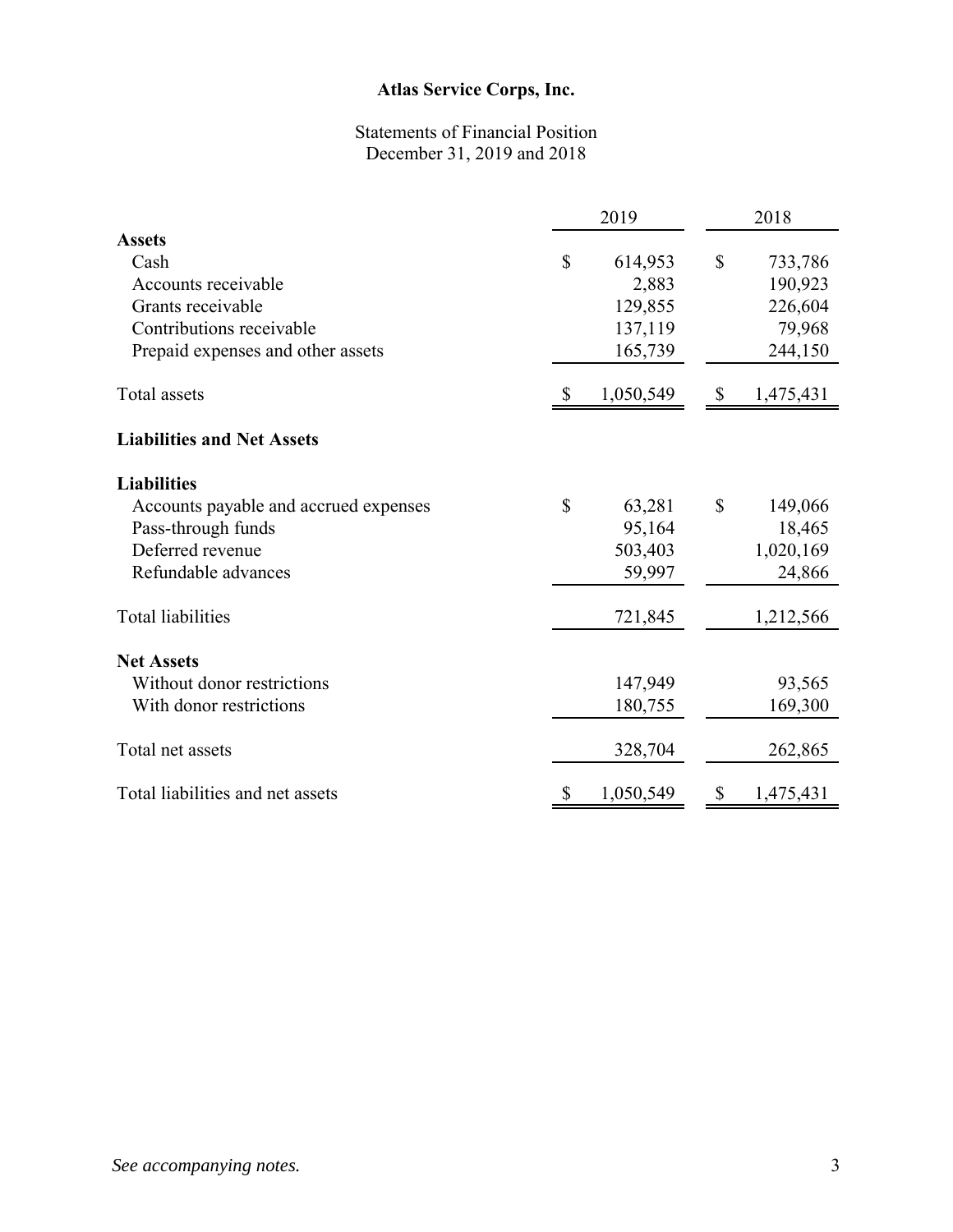# Statement of Activities For the Year Ended December 31, 2019

|                               | <b>Without Donor</b> |              |                     | With Donor |    |           |
|-------------------------------|----------------------|--------------|---------------------|------------|----|-----------|
|                               |                      | Restrictions | <b>Restrictions</b> |            |    | Total     |
| <b>Revenue and Support</b>    |                      |              |                     |            |    |           |
| Program revenue               | $\mathbb{S}$         | 2,425,154    | \$                  |            | \$ | 2,425,154 |
| Government grants             |                      | 576,458      |                     |            |    | 576,458   |
| Grants                        |                      | 44,250       |                     | 450,000    |    | 494,250   |
| Contributions                 |                      | 327,328      |                     |            |    | 327,328   |
| In-kind contributions         |                      | 17,958       |                     |            |    | 17,958    |
| Other income                  |                      | 40,373       |                     |            |    | 40,373    |
| Net assets released from      |                      |              |                     |            |    |           |
| restrictions                  |                      | 438,545      |                     | (438, 545) |    |           |
| Total revenue and support     |                      | 3,870,066    |                     | 11,455     |    | 3,881,521 |
| <b>Expenses</b>               |                      |              |                     |            |    |           |
| Program services:             |                      |              |                     |            |    |           |
| General fellowships           |                      | 3,356,085    |                     |            |    | 3,356,085 |
| Total program services        |                      | 3,356,085    |                     |            |    | 3,356,085 |
| Supporting services:          |                      |              |                     |            |    |           |
| Fundraising                   |                      | 153,617      |                     |            |    | 153,617   |
| Management and general        |                      | 305,980      |                     |            |    | 305,980   |
| Total supporting services     |                      | 459,597      |                     |            |    | 459,597   |
| Total expenses                |                      | 3,815,682    |                     |            |    | 3,815,682 |
| <b>Change in Net Assets</b>   |                      | 54,384       |                     | 11,455     |    | 65,839    |
|                               |                      |              |                     |            |    |           |
| Net Assets, beginning of year |                      | 93,565       |                     | 169,300    |    | 262,865   |
| Net Assets, end of year       | \$                   | 147,949      | \$                  | 180,755    | \$ | 328,704   |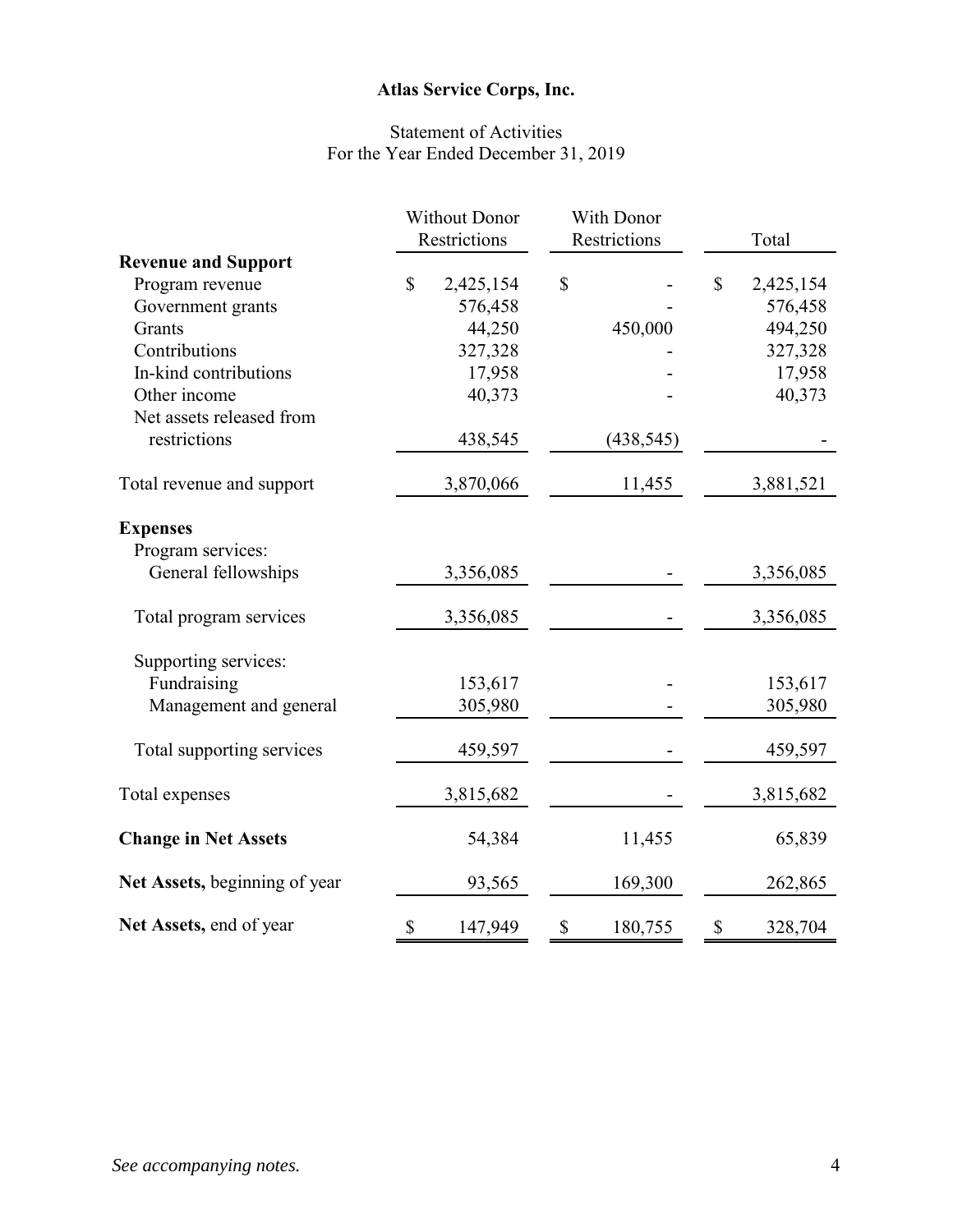# Statement of Activities For the Year Ended December 31, 2018

|                               | <b>Without Donor</b> |              | With Donor          |    |           |
|-------------------------------|----------------------|--------------|---------------------|----|-----------|
|                               |                      | Restrictions | <b>Restrictions</b> |    | Total     |
| <b>Revenue and Support</b>    |                      |              |                     |    |           |
| Program revenue               | $\mathbb{S}$         | 2,418,315    | \$                  | \$ | 2,418,315 |
| Government grants             |                      | 979,818      |                     |    | 979,818   |
| Grants                        |                      | 528,160      | 300,000             |    | 828,160   |
| Contributions                 |                      | 260,432      |                     |    | 260,432   |
| In-kind contributions         |                      | 33,821       |                     |    | 33,821    |
| Other income                  |                      | 22,971       |                     |    | 22,971    |
| Net assets released from      |                      |              |                     |    |           |
| restrictions                  |                      | 281,700      | (281,700)           |    |           |
| Total revenue and support     |                      | 4,525,217    | 18,300              |    | 4,543,517 |
| <b>Expenses</b>               |                      |              |                     |    |           |
| Program services:             |                      |              |                     |    |           |
| General fellowships           |                      | 4,108,897    |                     |    | 4,108,897 |
| Total program services        |                      | 4,108,897    |                     |    | 4,108,897 |
| Supporting services:          |                      |              |                     |    |           |
| Fundraising                   |                      | 199,812      |                     |    | 199,812   |
| Management and general        |                      | 161,889      |                     |    | 161,889   |
| Total supporting services     |                      | 361,701      |                     |    | 361,701   |
| Total expenses                |                      | 4,470,598    |                     |    | 4,470,598 |
| <b>Change in Net Assets</b>   |                      | 54,619       | 18,300              |    | 72,919    |
| Net Assets, beginning of year |                      | 38,946       | 151,000             |    | 189,946   |
| Net Assets, end of year       | \$                   | 93,565       | \$<br>169,300       | \$ | 262,865   |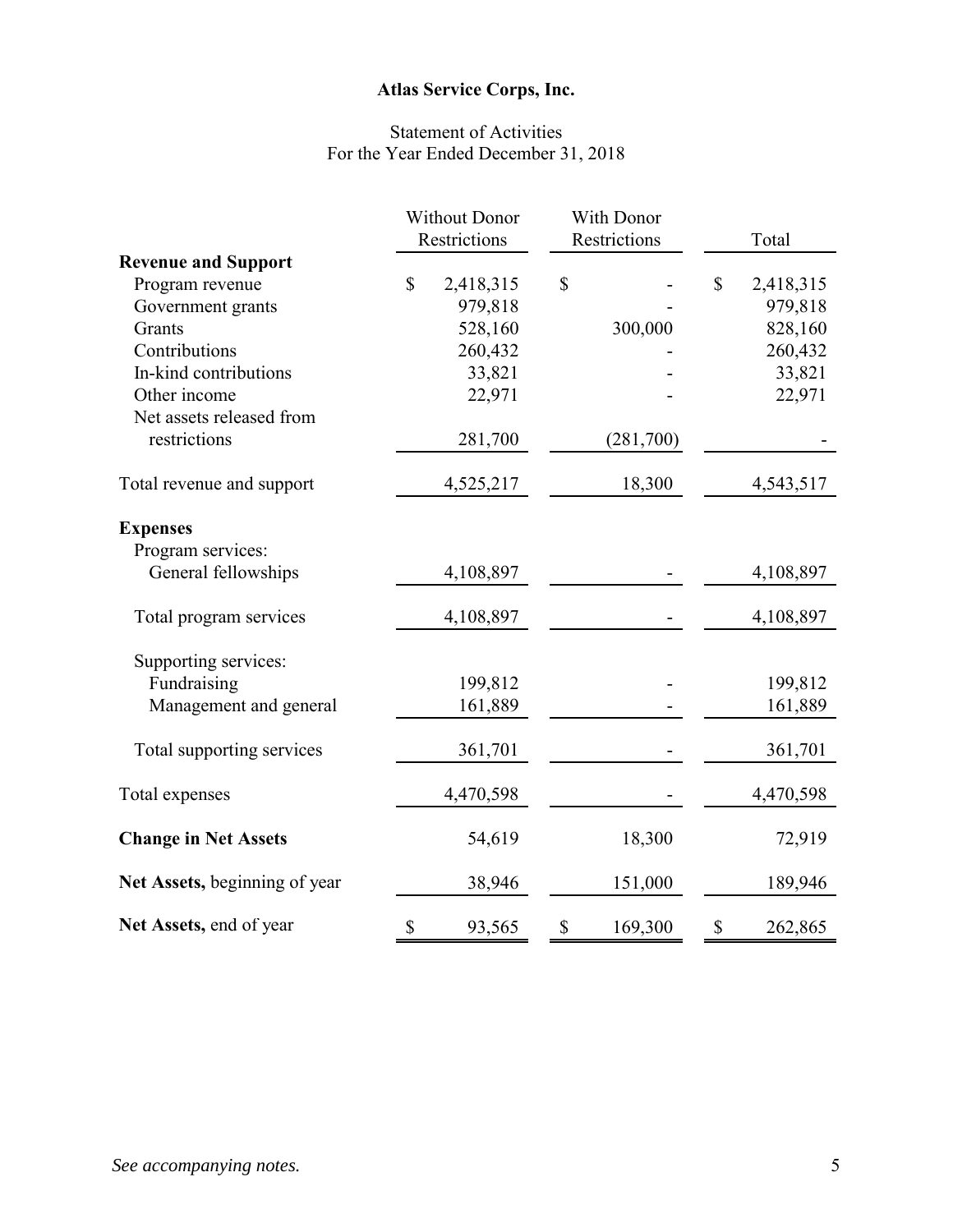#### Statement of Functional Expenses For the Year Ended December 31, 2019

|                             | Program Services | <b>Supporting Services</b> |             |    |             |    |           |  |
|-----------------------------|------------------|----------------------------|-------------|----|-------------|----|-----------|--|
|                             | General          |                            |             |    | Management  |    | Total     |  |
|                             | Fellowships      |                            | Fundraising |    | and General |    | Expenses  |  |
| Fellow stipends             | \$<br>1,744,554  | \$                         |             | \$ |             | \$ | 1,744,554 |  |
| Salaries                    | 497,683          |                            | 52,464      |    | 136,761     |    | 686,908   |  |
| Payroll taxes               | 41,901           |                            | 4,417       |    | 11,514      |    | 57,832    |  |
| Fringe benefits             | 34,113           |                            | 3,596       |    | 9,374       |    | 47,083    |  |
| Fellow travel               | 217,396          |                            | 21          |    | 298         |    | 217,715   |  |
| Fellow living expenses      | 218,167          |                            |             |    |             |    | 218,167   |  |
| Fellow training             | 172,565          |                            |             |    | 5,194       |    | 177,759   |  |
| Fellow insurance            | 122,288          |                            |             |    |             |    | 122,288   |  |
| Professional fees           | 29,012           |                            | 3,908       |    | 71,524      |    | 104,444   |  |
| Professional fees - in-kind |                  |                            | 3,034       |    | 14,924      |    | 17,958    |  |
| Advertising                 | 1,789            |                            | 276         |    | 709         |    | 2,774     |  |
| Staff travel and meetings   | 3,553            |                            | 4,202       |    | 6,686       |    | 14,441    |  |
| Supplies and equipment      | 26,631           |                            | 3,327       |    | 16,743      |    | 46,701    |  |
| Communications              |                  |                            |             |    | 2,644       |    | 2,644     |  |
| Insurance                   | 7,655            |                            | 807         |    | 2,104       |    | 10,566    |  |
| Office rent                 | 65,787           |                            | 6,935       |    | 18,078      |    | 90,800    |  |
| Project services and events | 116,873          |                            | 64,790      |    | 268         |    | 181,931   |  |
| Program subgrant            | 46,740           |                            |             |    |             |    | 46,740    |  |
| Other business expenses     | 5,268            |                            | 3,840       |    | 9,159       |    | 18,267    |  |
| Bad debt expense            | 4,110            |                            | 2,000       |    |             |    | 6,110     |  |
| <b>Total Expenses</b>       | \$<br>3,356,085  | \$                         | 153,617     | \$ | 305,980     | \$ | 3,815,682 |  |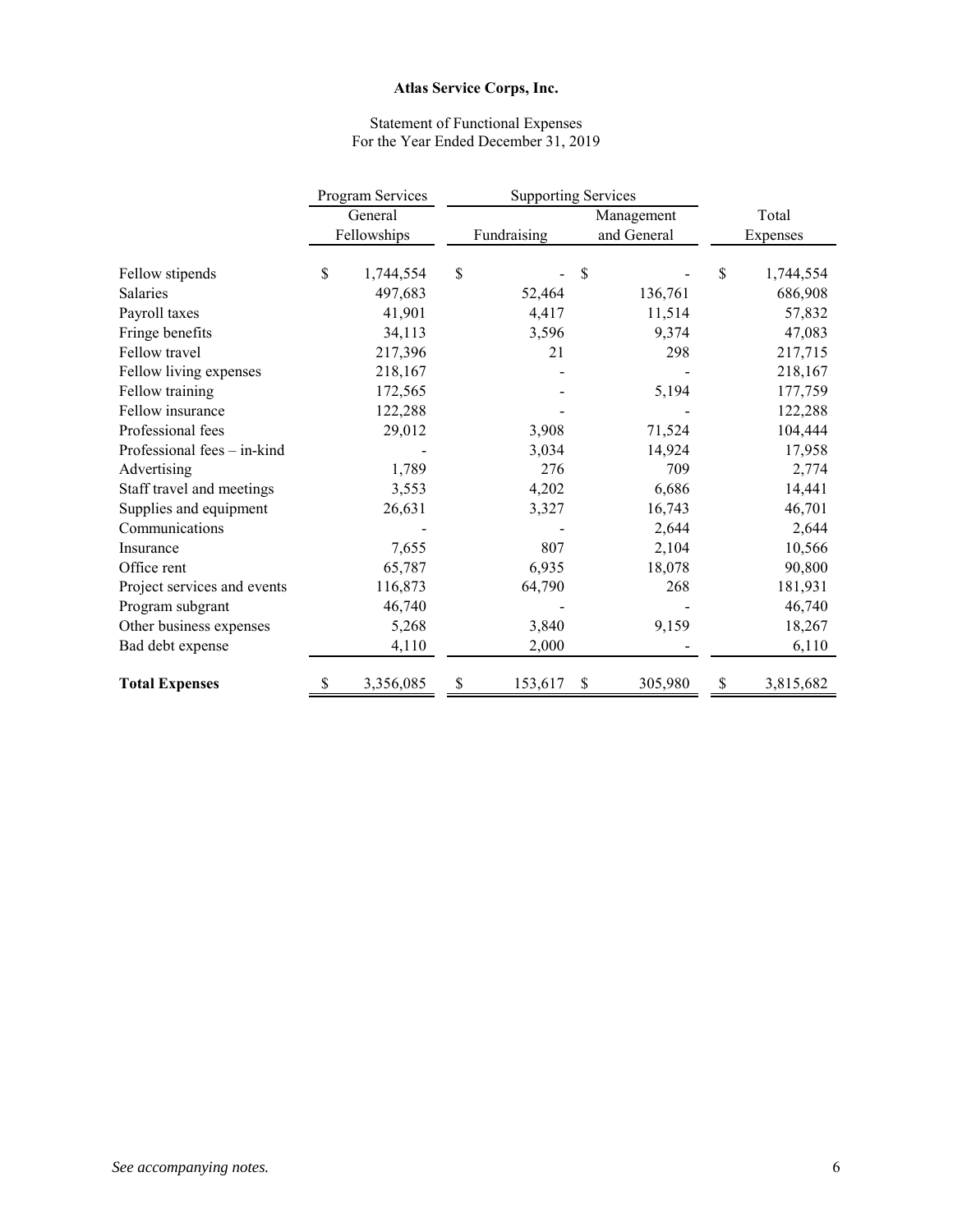#### Statement of Functional Expenses For the Year Ended December 31, 2018

|                             | Program Services      |    | <b>Supporting Services</b> |    |             |    |           |
|-----------------------------|-----------------------|----|----------------------------|----|-------------|----|-----------|
|                             | General<br>Management |    |                            |    | Total       |    |           |
|                             | Fellowships           |    | Fundraising                |    | and General |    | Expenses  |
| Fellow stipends             | \$<br>1,986,217       | \$ | 560                        | \$ | 4,112       | \$ | 1,990,889 |
| <b>Salaries</b>             | 530,430               |    | 71,829                     |    | 10,345      |    | 612,604   |
| Payroll taxes               | 45,955                |    | 6,422                      |    | 2,396       |    | 54,773    |
| Fringe benefits             | 99,982                |    | 13,539                     |    | 1,950       |    | 115,471   |
| Fellow travel               | 194,228               |    |                            |    |             |    | 194,228   |
| Fellow living expenses      | 294,270               |    |                            |    |             |    | 294,270   |
| Fellow training             | 216,267               |    | 2,206                      |    | 4,273       |    | 222,746   |
| Fellow insurance            | 136,181               |    |                            |    |             |    | 136,181   |
| Professional fees           |                       |    | 39,653                     |    | 96,277      |    | 135,930   |
| Professional fees - in-kind | 33,821                |    |                            |    |             |    | 33,821    |
| Advertising                 | 7,454                 |    | 112                        |    | 83          |    | 7,649     |
| Staff travel and meetings   | 13,705                |    | 1,678                      |    | 122         |    | 15,505    |
| Supplies and equipment      | 35,530                |    | 5,634                      |    | 5,312       |    | 46,476    |
| Communications              | 5,307                 |    | 520                        |    | 397         |    | 6,224     |
| Insurance                   | 782                   |    | 271                        |    | 11          |    | 1,064     |
| Office rent                 | 59,918                |    | 8,115                      |    | 6,020       |    | 74,053    |
| Project services and events | 438,708               |    | 48,785                     |    |             |    | 487,493   |
| Program subgrant            | 9,099                 |    |                            |    | 16,544      |    | 25,643    |
| Other business expenses     | 1,043                 |    | 488                        |    | 13,841      |    | 15,372    |
| Bad debt expense            |                       |    |                            |    | 206         |    | 206       |
| <b>Total Expenses</b>       | \$<br>4,108,897       | \$ | 199,812                    | \$ | 161,889     | \$ | 4,470,598 |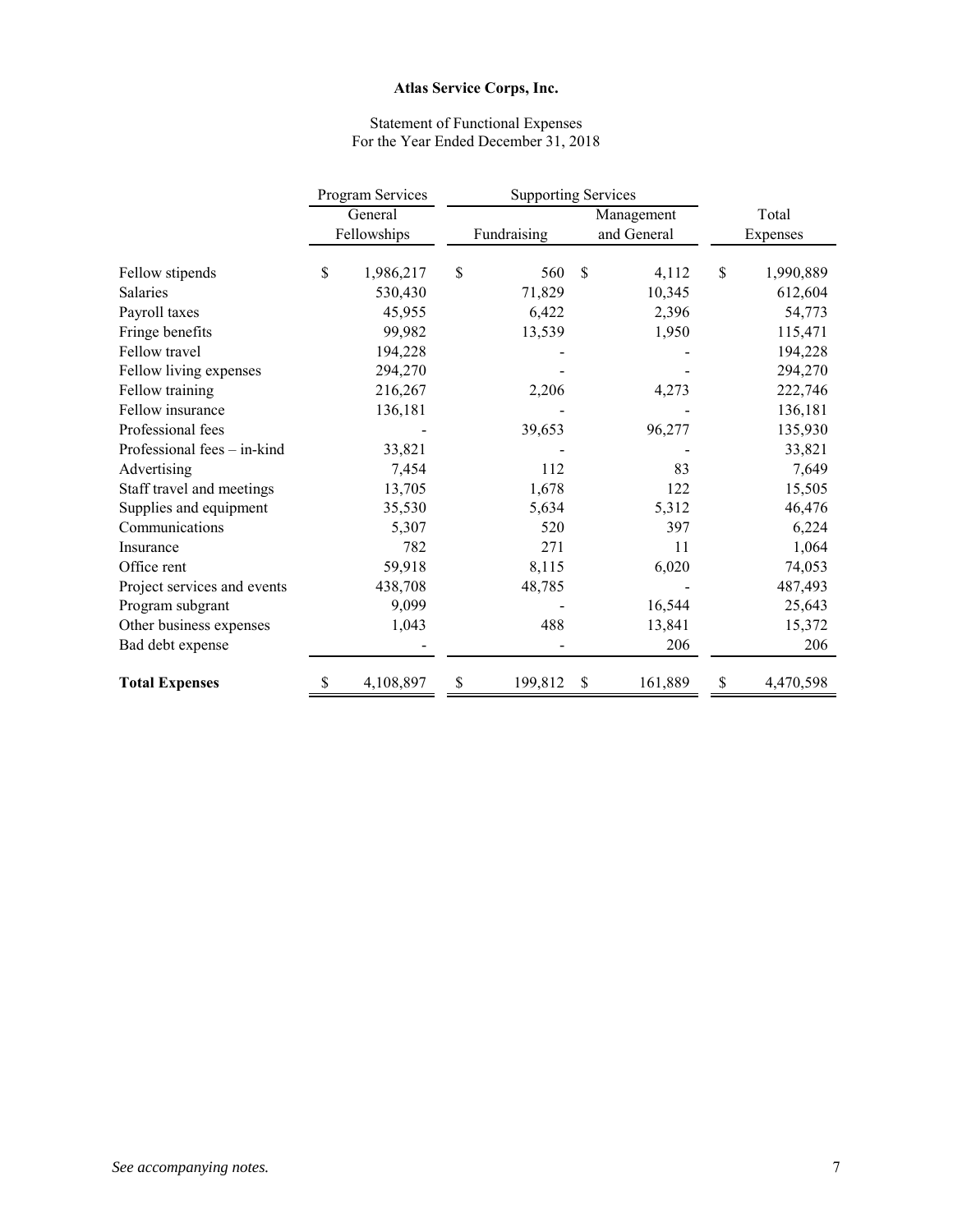# Statements of Cash Flows For the Years Ended December 31, 2019 and 2018

|                                                      | 2019          | 2018 |          |  |
|------------------------------------------------------|---------------|------|----------|--|
| <b>Cash Flows from Operating Activities</b>          |               |      |          |  |
| Change in net assets                                 | \$<br>65,839  | \$   | 72,919   |  |
| Adjustments to reconcile change in net assets to net |               |      |          |  |
| cash (used in) provided by operating activities:     |               |      |          |  |
| Depreciation                                         |               |      | 514      |  |
| Change in allowance for bad debt                     | (15, 457)     |      | (1,043)  |  |
| Change in operating assets and liabilities:          |               |      |          |  |
| (Increase) decrease in:                              |               |      |          |  |
| Accounts receivable                                  | 203,497       |      | 44,539   |  |
| Grants receivable                                    | 96,749        |      | 115,175  |  |
| Contributions receivable                             | (57, 151)     |      | (47,221) |  |
| Prepaid expenses and other assets                    | 78,411        |      | 28,532   |  |
| Increase (decrease) in:                              |               |      |          |  |
| Accounts payable and accrued expenses                | (85,785)      |      | 22,274   |  |
| Pass-through funds                                   | 76,699        |      | 12,210   |  |
| Deferred revenue                                     | (516,766)     |      | 325,864  |  |
| Refundable advances                                  | 35,131        |      | (25,372) |  |
| Deferred rent                                        |               |      | (6,571)  |  |
| Net cash (used in) provided by operating activities  | (118, 833)    |      | 541,820  |  |
| Net (Decrease) Increase in Cash                      | (118, 833)    |      | 541,820  |  |
| Cash, beginning of year                              | 733,786       |      | 191,966  |  |
| Cash, end of year                                    | \$<br>614,953 | \$   | 733,786  |  |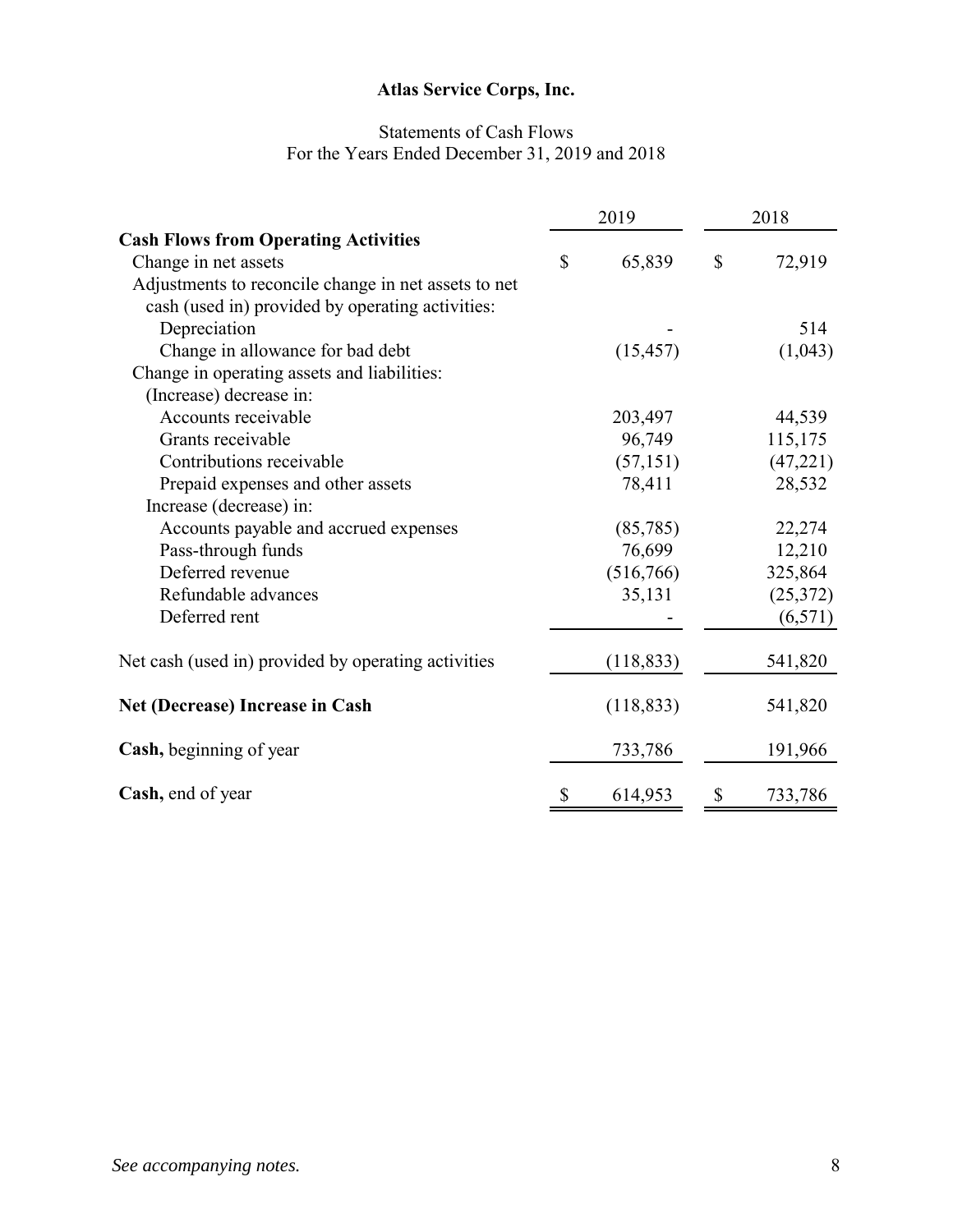Notes to Financial Statements December 31, 2019 and 2018

#### **1. Nature of Operations**

Atlas Service Corps, Inc. ("Atlas Corps") was incorporated in 2006 in the state of Delaware and is governed by a diverse Board of Directors. Atlas Corps's mission is to address critical social issues by developing leaders, strengthening organizations, and promoting innovation through an overseas fellowship of skilled nonprofit professionals. Profiled as a "best practice" in international exchange by the Brookings Institute and featured in the *Washington Post* as a model social entrepreneurship program, Atlas Corps engages leaders committed to the nonprofit sector in twelve- to eighteen-month professional fellowships at organizations to learn best practices, build organizational capacity, and return home to create a network of global changemakers.

#### **2. Summary of Significant Accounting Policies**

#### Basis of Accounting and Presentation

Atlas Corps's financial statements are prepared on the accrual basis of accounting. Net assets are reported based on the presence or absence of donor-imposed restrictions, as follows:

- *Net Assets Without Donor Restrictions* Net assets available for use in general operations and not subject to donor (or certain grantor) restrictions.
- *Net Assets With Donor Restrictions* Net assets subject to donor- (or certain grantor-) imposed restrictions. Some donor-imposed restrictions are temporary in nature, such as those that will be met by the passage of time or other events specified by the donor. Other donor-imposed restrictions are perpetual in nature, where the donor stipulates that resources be maintained in perpetuity. Donorimposed restrictions are released when a restriction expires, that is, when the stipulated time has elapsed, when the stipulated purpose for which the resource was restricted has been fulfilled, or both.

#### Accounts Receivable

Accounts receivable consists primarily of amounts due from host organizations for the general fellowship program. All accounts receivable are expected to be collected within one year and are recorded at net realizable value. Atlas Corps's policy is to charge-off uncollectible receivables when management determines the receivables will not be collected. The allowance for uncollectible accounts receivable was recorded at \$0 and \$15,457 at December 31, 2019 and 2018, respectively.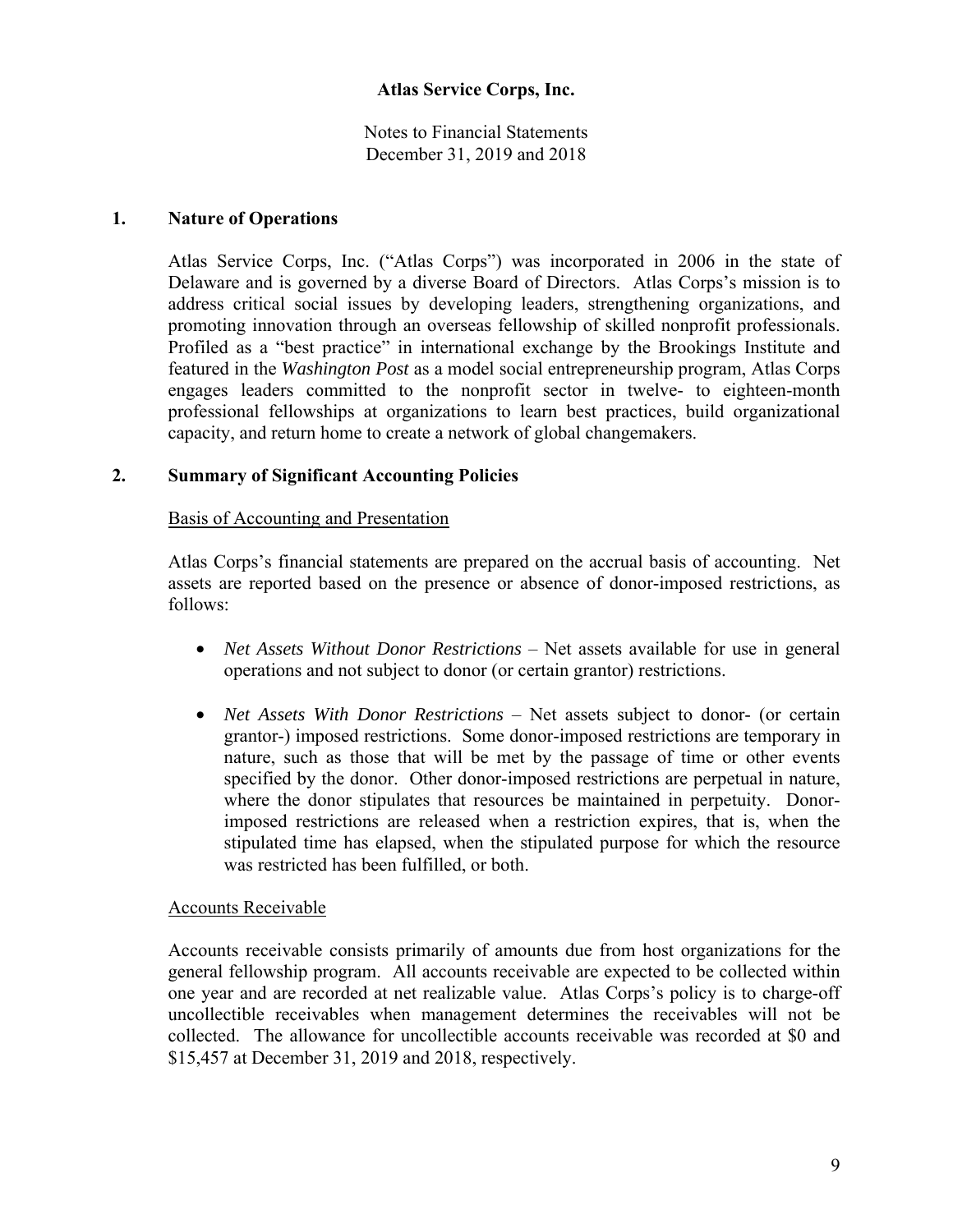Notes to Financial Statements December 31, 2019 and 2018

## **2. Summary of Significant Accounting Policies (continued)**

### Grants Receivable

Grants receivable consist of amounts due to be reimbursed to Atlas Corps for expenses incurred under various grant agreements. All grants receivable are expected to be collected within one year and are recorded at net realizable value. No allowance for uncollectible grants receivable has been established at December 31, 2019 and 2018, as all amounts are deemed fully collectible.

## Contributions Receivable

Contributions receivable are unconditional promises to give that are recognized as contributions when promise is received. All contributions receivable are expected to be collected within one year and are recorded at net realizable value. The allowance for uncollectible contributions receivable is determined based on management's evaluation of the collectability of individual promises. No allowance for uncollectible contributions receivable has been established at December 31, 2019 and 2018, as all amounts are deemed fully collectible.

#### Property and Equipment

Property and equipment with a cost greater than \$5,000 and a projected useful life exceeding one year are capitalized and recorded at cost. Depreciation is computed using the straight-line method over the estimated useful lives of the related assets, which range from three to five years. Expenditures for maintenance and repairs are expensed as incurred. All property and equipment held by Atlas Corps was fully depreciated at December 31, 2019 and 2018.

#### Pass-Through Funds

Atlas Corps acts as a fiduciary agent for an unrelated not-for-profit organization and, as a fiduciary agent, provides safeguarding of assets, record-keeping of transactions, and insuring appropriate distributions. Atlas Corps's policy as fiduciary agent is to record funds received as pass-through funds in the accompanying statements of financial position. Pass-through funds liability was \$95,164 and \$18,465 at December 31, 2019 and 2018, respectively.

#### Refundable Advances

Grant receipts that are in excess of matching grant expenses for the year are recognized as refundable advances in the accompanying statements of financial position.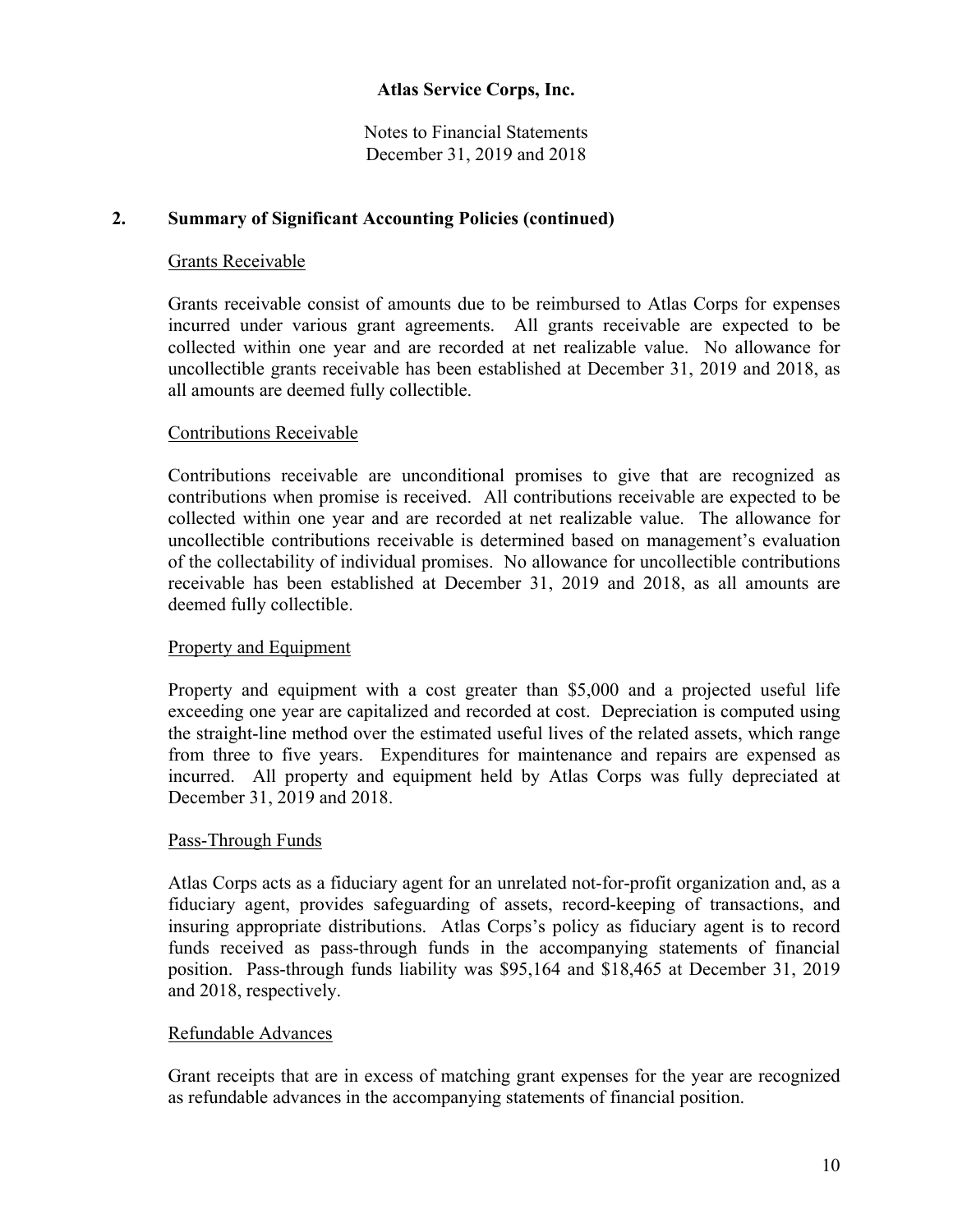Notes to Financial Statements December 31, 2019 and 2018

### **2. Summary of Significant Accounting Policies (continued)**

#### Revenue Recognition

Program revenue consists of host fees and program service fees. Program revenue is received from host organizations to recruit, train, and place individuals from other countries to participate in fellowships hosted by organizations in the United States. Revenue for programs is recognized over the life of the program. The portion of the revenue that is related to the next calendar year is recorded as deferred program revenue in the accompanying statements of financial position.

A portion of Atlas Corps's revenue is derived from cost-reimbursable government grants, which are conditioned upon certain performance requirements and/or the incurrence of allowable qualifying expenses. Expenses charged to federal grants, including allocable indirect costs and fringe benefits, are subject to audit and adjustment. Amounts received are recognized as revenue when Atlas Corps has incurred expenditures in compliance with specific grant provisions. Grant expenses incurred before the grant revenue is received are reported as grants receivable in the accompanying statements of financial position. Amounts received prior to incurring qualifying expenditures are reported as refundable advances in the accompanying statements of financial position.

Atlas Corps recognizes grants and contributions when cash, securities, or other assets; an unconditional promise to give; or a notification of a beneficial interest is received. Conditional promises to give, that is, those with a measurable performance or other barrier and a right of return, are not recognized until the conditions on which they depend have been met. Atlas Corps reports gifts of cash and other assets as restricted support if they are received or promised with donor stipulations that limit the use of the donated funds to one of Atlas Corps's programs or to a future year. When a donor restriction expires, that is, when a stipulated time restriction ends or purpose restriction is accomplished, net assets with donor restrictions are reclassified to net assets without donor restrictions and reported in the statements of activities as net assets released from restrictions. Net assets with donor restrictions are reported as net assets without donor restrictions if the restrictions are met in the same period as received.

Revenue from all other sources is recognized when earned.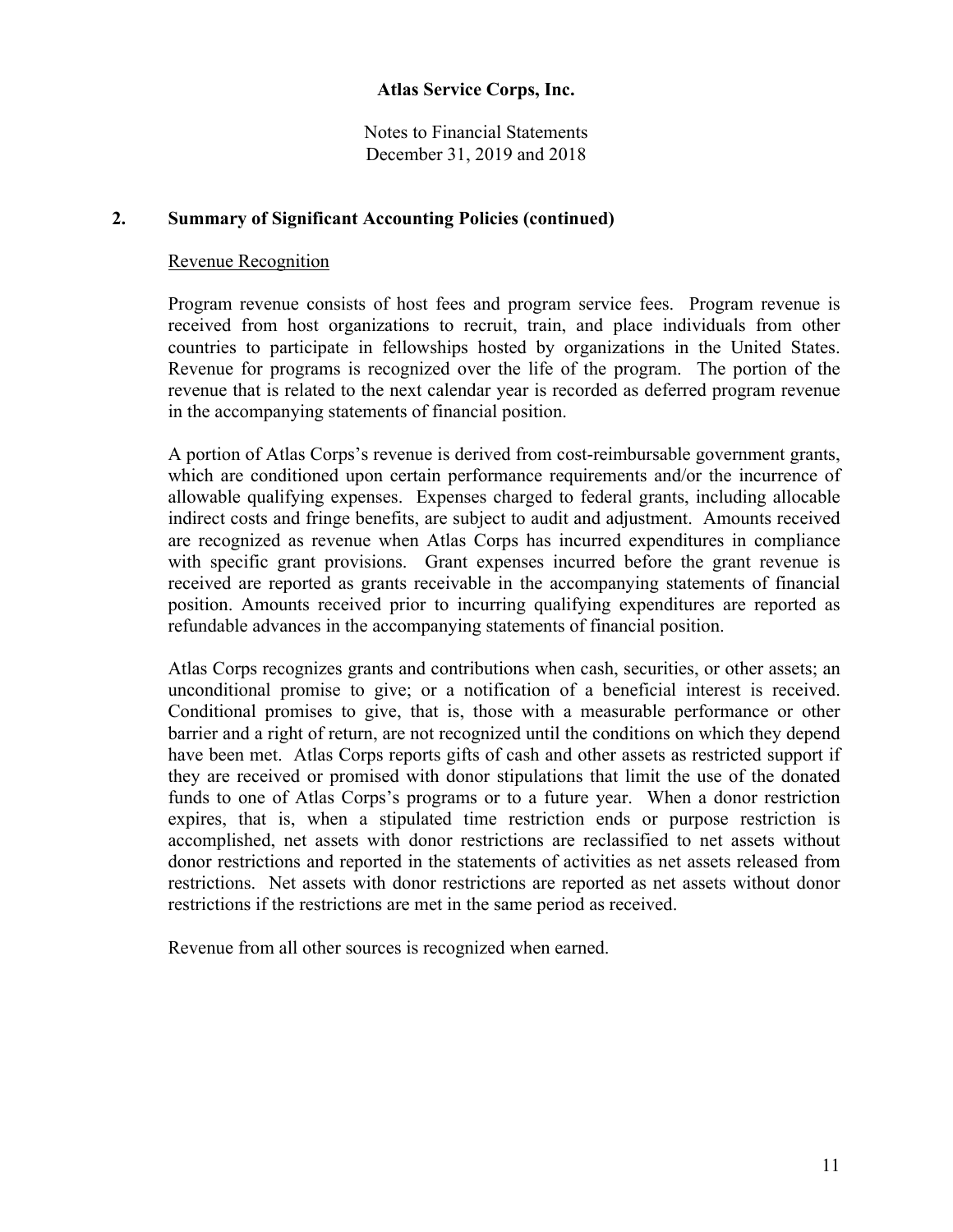Notes to Financial Statements December 31, 2019 and 2018

### **2. Summary of Significant Accounting Policies (continued)**

#### In-Kind Contributions

The value of contributions that enhance a nonfinancial asset and are considered specialized and can be estimated, and would have been purchased if not donated, are reflected in the accompanying statements of activities as in-kind contributions. In-kind contributions are recognized as revenue and expense in the accompanying statements of activities at their estimated fair value, as provided by the donor, at the date of receipt, or calculated fair value of use of property in the period the property is used.

For the year ended December 31, 2019, in-kind contributions consisted of \$14,924 for legal services and \$3,034 for donated goods. For the year ended December 31, 2018, inkind contributions consisted of \$15,596 for legal services and \$18,225 for accounting services.

Atlas Corps also receives a substantial amount of services donated by volunteers in carrying out its program services. These donated services are not reflected in the accompanying financial statements since they do not meet the criteria for recognition under Financial Accounting Standards Board (FASB) Accounting Standards Codification 958-605-25-16, *Contributed Services*.

#### Functional Allocation of Expenses

The costs of program and supporting services activities have been summarized on a functional basis in the statements of activities. The statements of functional expenses present the natural classification detail of expenses by function. Accordingly, certain costs have been allocated among the programs and supporting services benefited.

#### Advertising Costs

Advertising costs are expensed as incurred, and totaled \$2,774 and \$7,649 for the years ended December 31, 2019 and 2018, respectively.

#### Use of Estimates

The preparation of financial statements in conformity with accounting principles generally accepted in the United States of America requires management to make estimates and assumptions that affect the amounts reported in the financial statements and accompanying notes. Actual results could differ from those estimates.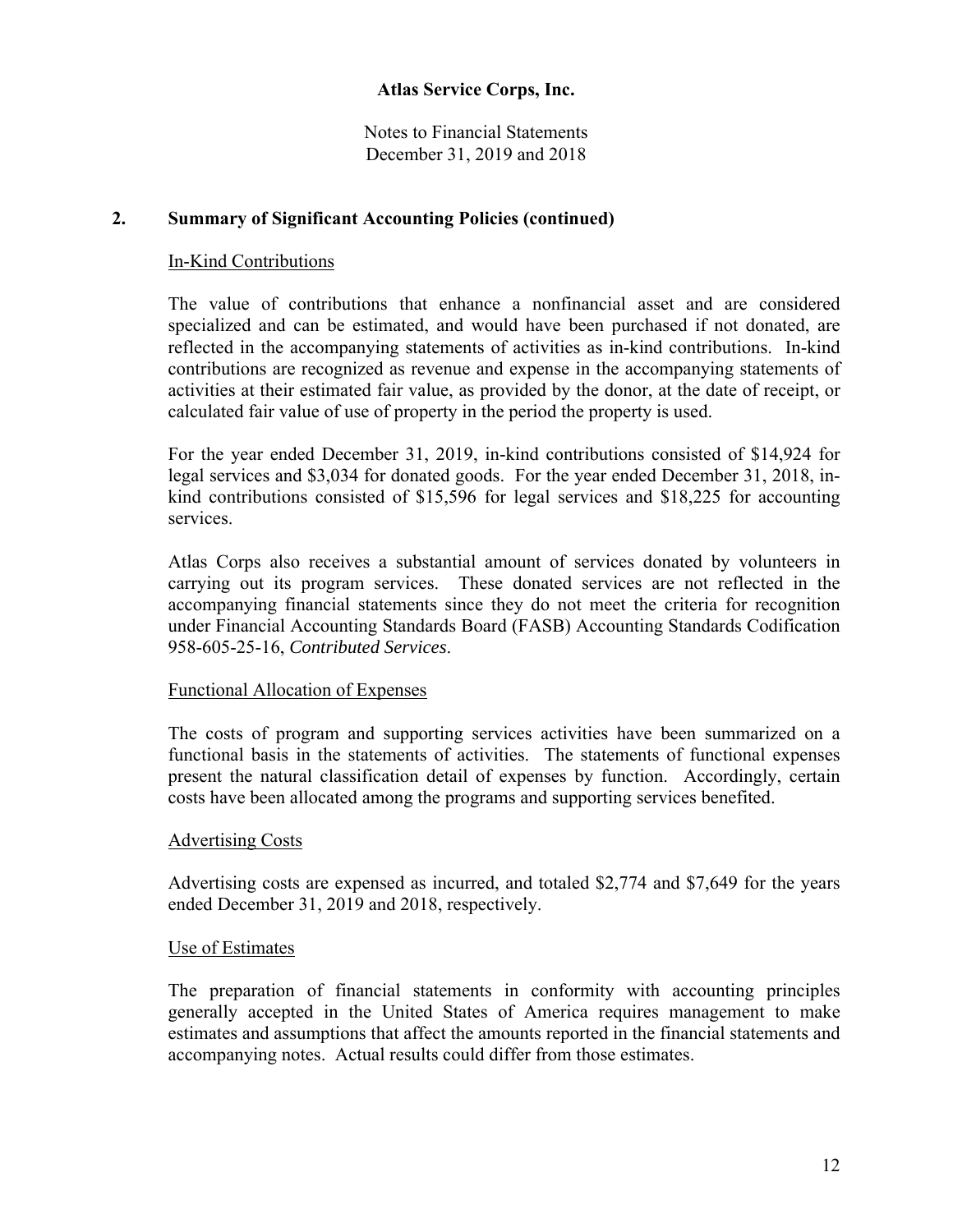Notes to Financial Statements December 31, 2019 and 2018

## **2. Summary of Significant Accounting Policies (continued)**

## Reclassifications

Certain amounts in the 2018 financial statements have been reclassified to conform to the 2019 presentation. These reclassifications have no effect on the change in net assets previously reported.

## Change in Accounting Principles

FASB Accounting Standards Update (ASU) 2014-09, *Revenue from Contracts with Customers* (Topic 606), as amended, supersedes or replaces nearly all revenue recognition guidance under accounting principles generally accepted in the United States of America. These standards establish a new contract and control-based revenue recognition model, change the basis for deciding when revenue is recognized over time or at a point in time, and expand disclosures about revenue. Atlas Corps has implemented Topic 606 and has adjusted, if applicable, the presentation in these financial statements accordingly. The amendments have been applied retrospectively to all periods presented. The implementation had no impact on the previously reported net assets.

In June 2018, the FASB issued ASU 2018-08, *Clarifying the Scope and the Accounting Guidance for Contributions Received and Contributions Made*. This standard assists entities in evaluating whether transactions should be accounted for as contributions or exchange transactions and determining whether a contribution is conditional. Atlas Corps has implemented the provisions of ASU 2018-08 applicable to both contributions received and to contributions made in these financial statements under a modified prospective basis. The implementation had no impact on the previously reported net assets.

#### Recently Issued Accounting Pronouncement

In February 2016, the FASB issued ASU 2016-02, *Leases*. The update requires a lessee to recognize a right-of-use asset and lease liability, initially measured at the present value of the lease payments, in its statements of financial position. The guidance also expands the required quantitative and qualitative lease disclosures. The guidance is effective beginning in 2021. Management continues to evaluate the potential impact of this update on Atlas Corps's financial statements.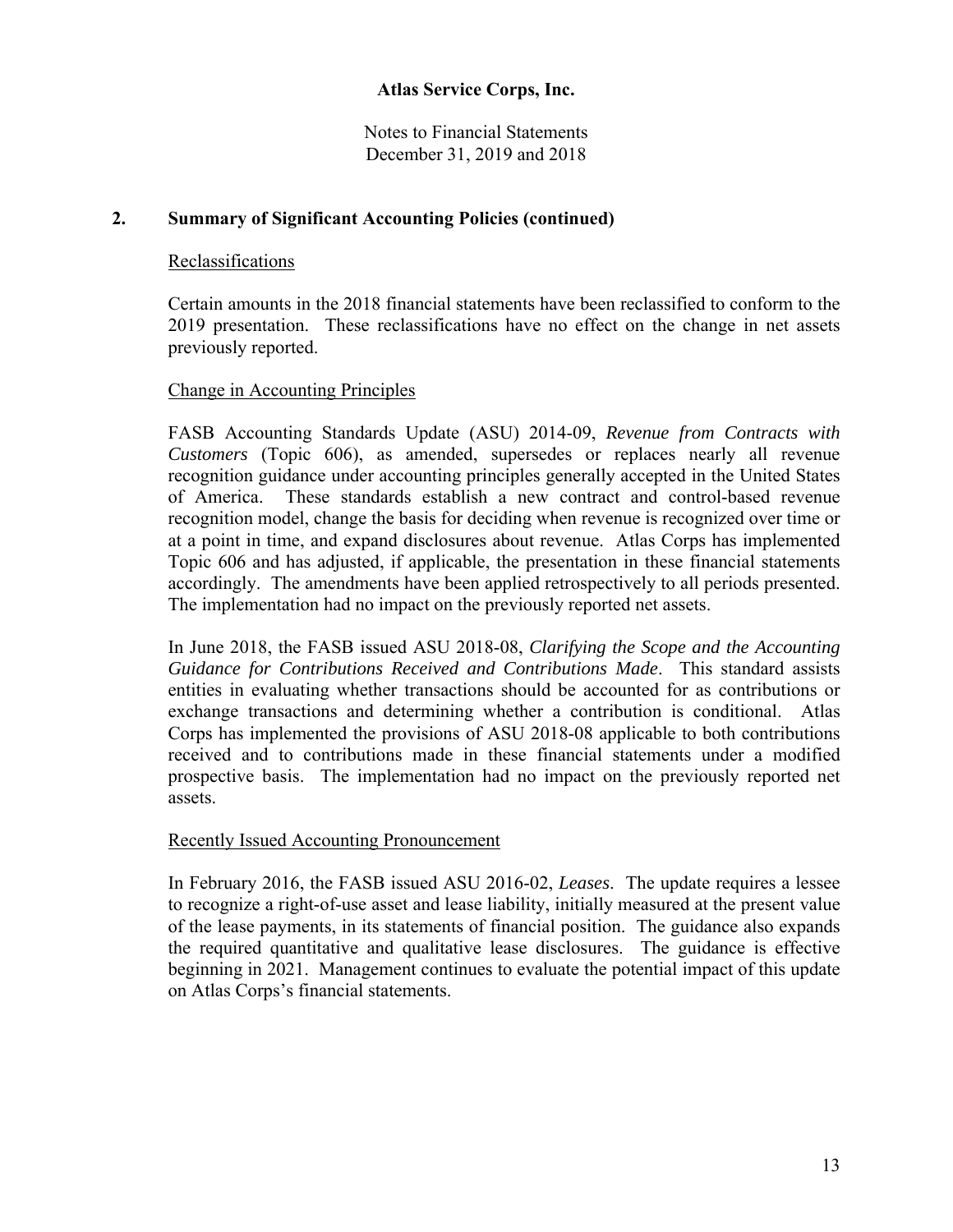Notes to Financial Statements December 31, 2019 and 2018

## **2. Summary of Significant Accounting Policies (continued)**

#### Subsequent Events

In preparing these financial statements, Atlas Corps has evaluated events and transactions for potential recognition or disclosure through September 21, 2020, the date the financial statements were available to be issued.

#### *COVID-19*

As a result of the spread of the COVID-19 pandemic, economic uncertainties have arisen that are likely to impact Atlas Corps. The extent of the impact of COVID-19 on Atlas Corps's operational and financial performance will depend on certain developments, including the duration and spread of the outbreak, and its direct impact on Atlas Corps, all of which are uncertain and cannot be predicted at this time. Atlas Corps has determined that these events are non-adjusting subsequent events. Accordingly, the financial position and results of operations as of and for the year ended December 31, 2019 have not been adjusted to reflect their impact.

#### *Loans Payable*

Atlas Corps applied for a Paycheck Protection Program loan ("PPP loan") under Division A, Title 1 of the CARES Act, which was enacted on March 27, 2020. The PPP loan was granted on May 3, 2020 in the amount of \$131,300 and matures on May 3, 2022. This PPP loan bears interest at a fixed rate of 1.00%. The PPP loan may be repaid by Atlas Corps at any time prior to maturity with no prepayment penalties. Funds from this PPP loan may only be used for payroll costs, costs used to continue group healthcare benefits, mortgage payments, rent, utilities, and interest on other debt obligation incurred before February 15, 2020. Atlas Corps intends to use the entire loan amount for qualifying expenses and apply for forgiveness of certain amounts up to the full amount of the loan under the terms of the Paycheck Protection Program.

On May 14, 2020, Atlas Corps obtained a loan in the amount of \$150,000 with a fixed interest rate of 2.75% per annum. Atlas Corps is required to make interest and principal payments of \$641 on a monthly basis commencing on May 14, 2021. The loan is set to mature on May 14, 2050.

On June 16, 2020, Atlas Corps obtained another loan in the amount of \$250,000 with a fixed interest rate of 3% per annum. Atlas Corps is required to make interest-only payments on a monthly basis commencing on July 31, 2020 through November 30, 2020. Atlas Corps is required to make interest and principal payments on a monthly basis commencing on December 31, 2020. The loan is set to mature on June 30, 2022.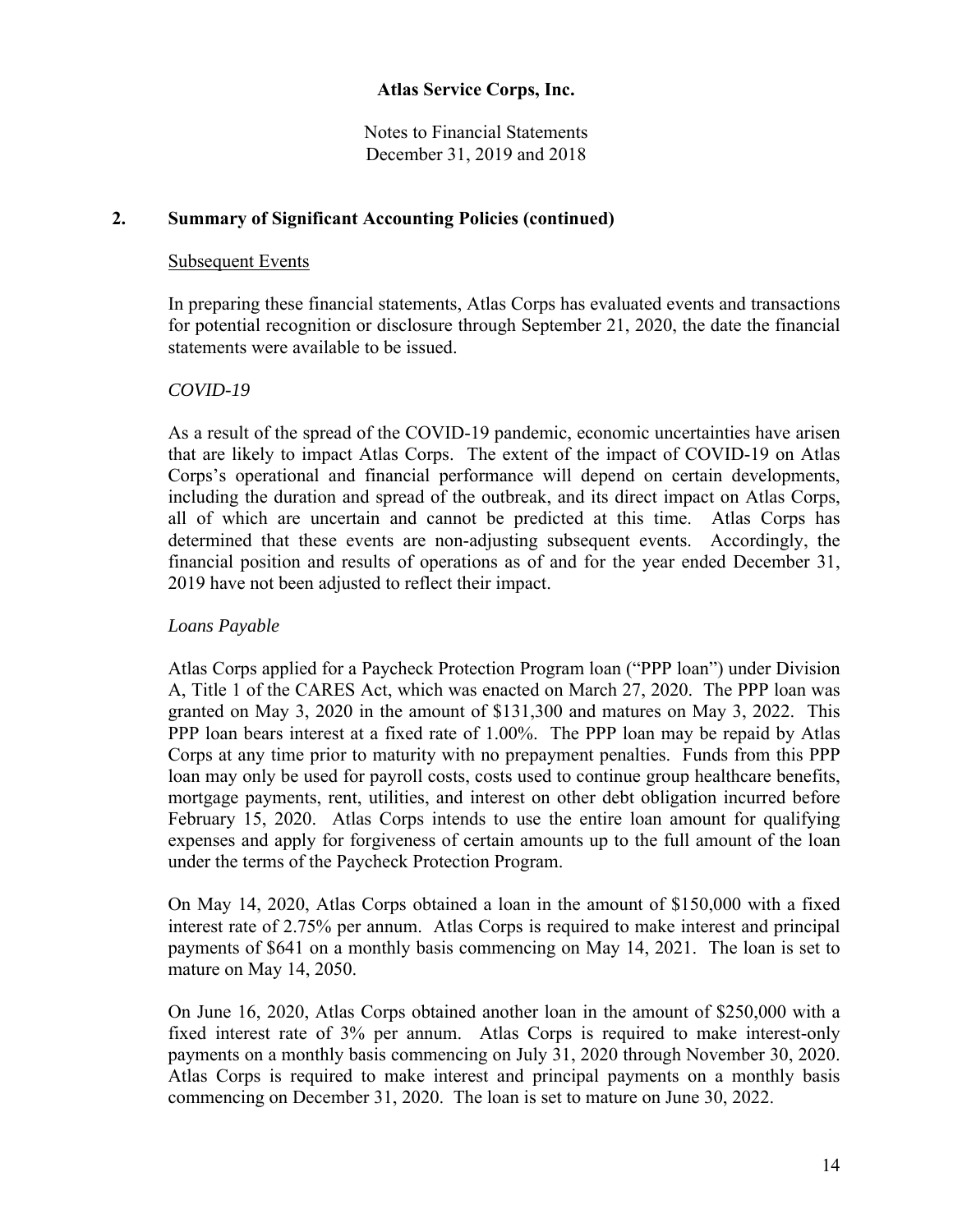Notes to Financial Statements December 31, 2019 and 2018

#### **3. Liquidity and Availability**

Atlas Corps strives to structure its financial assets to be available as its general expenditures, liabilities, and other obligations come due. As part of this liquidity management, Atlas Corps's cash in excess of monthly requirements is segregated in various accounts to maintain liquidity outside of operational checking accounts.

Financial assets available for general expenditures, that is, without donor or other restrictions limiting their use, within one year of the statements of financial position date, comprise the following at December 31:

|                                          |    | 2019       | 2018          |
|------------------------------------------|----|------------|---------------|
| Cash                                     | \$ | 614,953    | \$<br>733,786 |
| Accounts receivable                      |    | 2,883      | 190,923       |
| Grants receivable                        |    | 129,855    | 226,604       |
| Contributions receivable                 |    | 137,119    | 79,968        |
| Total financial assets                   |    | 884,810    | 1,231,281     |
| Less: restricted by donors               |    | (180, 755) | (169,300)     |
| Total available for general expenditures |    | 704,055    | 1,061,981     |

#### **4. Concentration of Credit Risk**

Financial instruments that potentially subject Atlas Corps to significant concentrations of credit risk consist of cash. Atlas Corps maintains cash deposit and transaction accounts with financial institutions and these values, from time to time, exceed insurable limits under the Federal Deposit Insurance Corporation (FDIC). Atlas Corps has not experienced any credit losses on its cash to date as it relates to FDIC insurance limits. Management periodically assesses the financial condition of these financial institutions and believes that the risk of any credit loss is minimal.

#### **5. Net Assets With Donor Restrictions**

Net assets with donor restrictions were restricted for Leadership Summit in the amount of \$180,755 and \$169,300 at December 31, 2019 and 2018, respectively.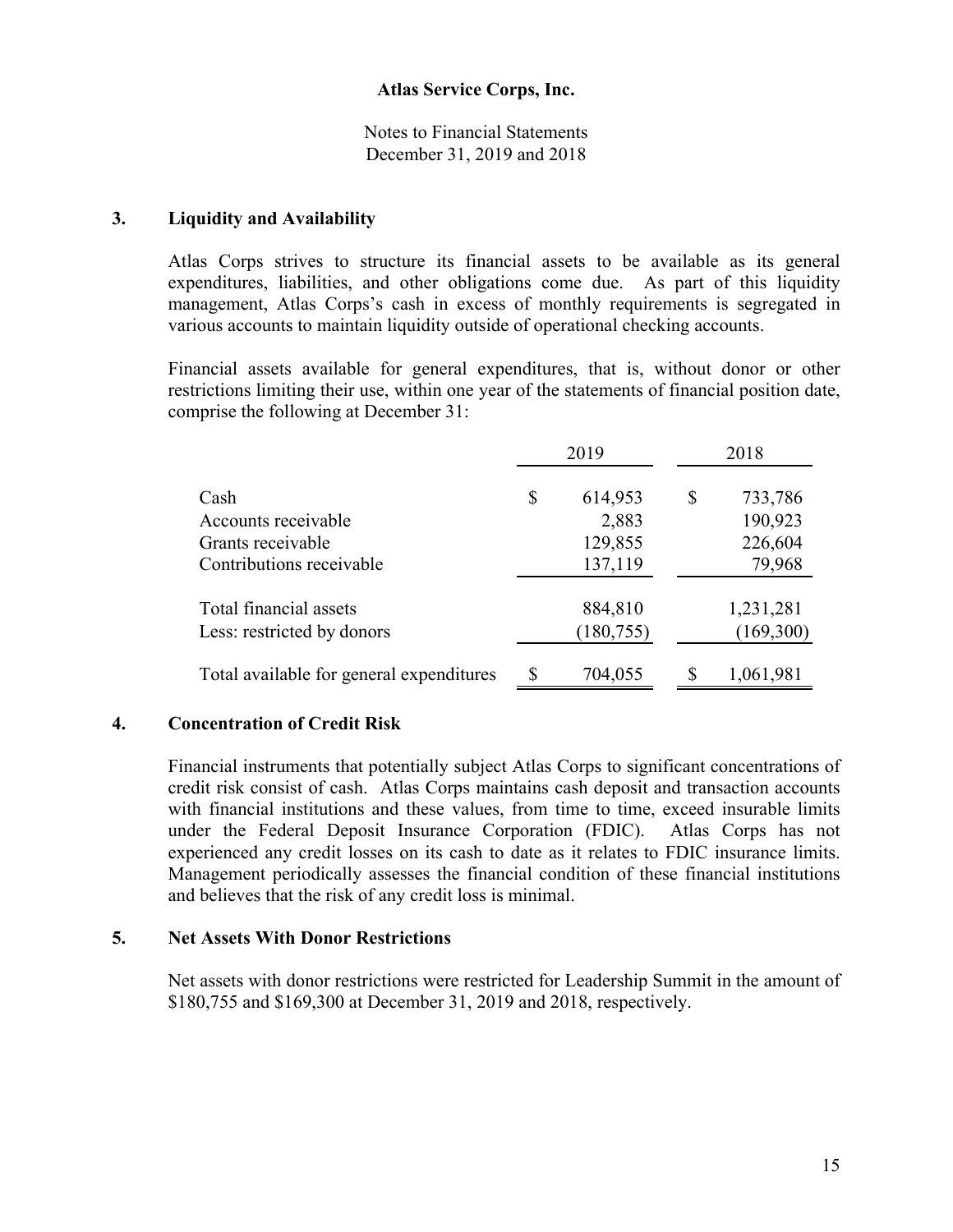Notes to Financial Statements December 31, 2019 and 2018

#### **6. Deferred Revenue**

Deferred revenue consists of the following at December 31:

|                        | 2019    | 2018      |  |  |
|------------------------|---------|-----------|--|--|
| Deferred host revenue  | 489,299 | 919,899   |  |  |
| Deferred rental income | 14,104  | 14,886    |  |  |
| Other deferred revenue |         | 85,384    |  |  |
| Total deferred revenue | 503,403 | 1,020,169 |  |  |

#### **7. Line of Credit**

Atlas Corps maintains a \$125,000 revolving line of credit to finance short-term working capital needs. Borrowings under this line of credit are on a demand basis. Interest is payable monthly at the bank's variable prime rate. Atlas Corps did not have an outstanding balance on this line of credit at December 31, 2019 and 2018.

#### **8. Commitments and Contingencies**

#### Government Cooperative and Grant Agreements

Funds received from the federal government agencies are subject to audit under the provisions of these cooperative and grant agreements. The ultimate determination of amounts received under these cooperative and grant agreements is based upon the allowance of costs reported to and accepted by the oversight agencies. Until such cooperative and grant agreements are closed out, there exists a contingency to refund any amount received in excess of allowable costs. Management is of the opinion that no material liability exists.

#### Operating Lease

On June 14, 2018, Atlas Corps entered into a licensing agreement to use office space, commencing on June 16, 2018 and expiring on June 30, 2020. On July 1, 2020, Atlas Corps extended and amended this agreement to reduce to one office room and one storage room through December 31, 2020.

Occupancy expense for office space for the years ended December 31, 2019 and 2018 was \$90,800 and \$74,053, respectively.